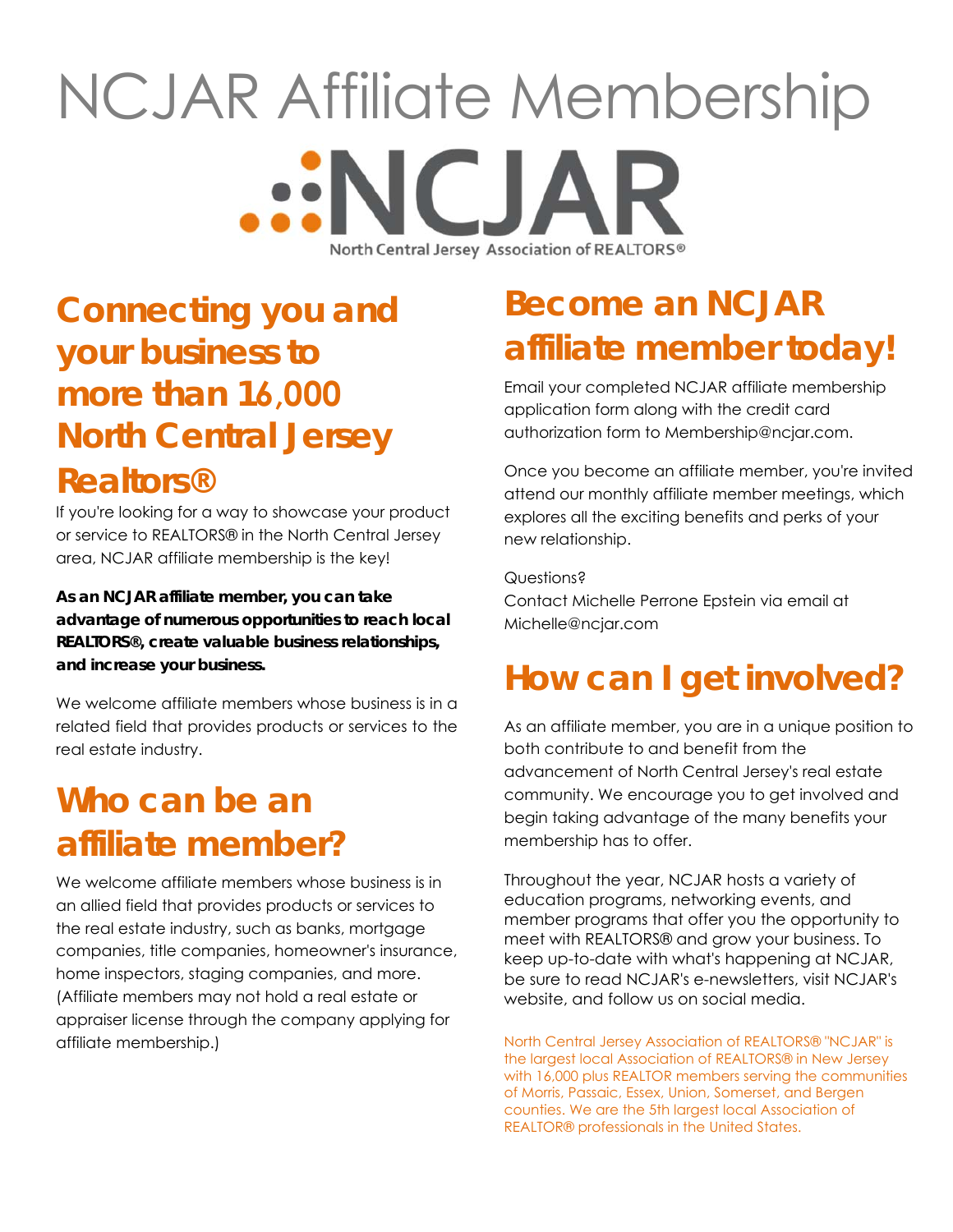# NCJAR Affiliate Member Benefits

|                                                                                                                       | Opportunities To "OPEN"<br>Each Of Our New<br><b>Member Orientation</b><br><b>Classes</b><br>Approx. 2 Per Month |                                                                               | Listing In NCJAR's<br><b>Online Affiliate</b><br><b>Membership Directory</b>                             | Opportunity To Attend<br><b>NCJAR Networking Events</b><br>Such As Membership<br>Luncheons, Awards<br><b>Banquet, Annual</b><br><b>Breakfast, And More</b> |                                        | Ability To Be A Presenter,<br>Panelist, Or<br>Host/Moderator For<br><b>Affiliate Education Series</b> |                                                                                    |                                                                   |  |  |
|-----------------------------------------------------------------------------------------------------------------------|------------------------------------------------------------------------------------------------------------------|-------------------------------------------------------------------------------|----------------------------------------------------------------------------------------------------------|------------------------------------------------------------------------------------------------------------------------------------------------------------|----------------------------------------|-------------------------------------------------------------------------------------------------------|------------------------------------------------------------------------------------|-------------------------------------------------------------------|--|--|
| <b>Invitation To Contribute</b><br><b>Educational Articles To</b><br>The "NCJAR News" Section<br>Of The NCJAR Website |                                                                                                                  | Discount On NCJAR's<br>Advertising Opportunities,<br>Including Print & Online |                                                                                                          |                                                                                                                                                            | <b>Sponsor NCJAR Special</b><br>Events |                                                                                                       |                                                                                    | <b>Member Pricing For</b><br><b>NCJAR Educational</b><br>Programs |  |  |
|                                                                                                                       | <b>Eligibility For "Affiliate"</b><br>Member Of The Year"<br>Award                                               |                                                                               | Subscriptions To NCJAR's<br>Many E-mail Newsletters,<br>Event Announcements,<br><b>And Other Notices</b> |                                                                                                                                                            |                                        |                                                                                                       | <b>Discounted Prices On</b><br>Items Available In Ncjar's<br><b>REALTOR® Store</b> |                                                                   |  |  |

*This is a membership that needs your visibility so it can work for you!*  Your *input and participation will make the difference.*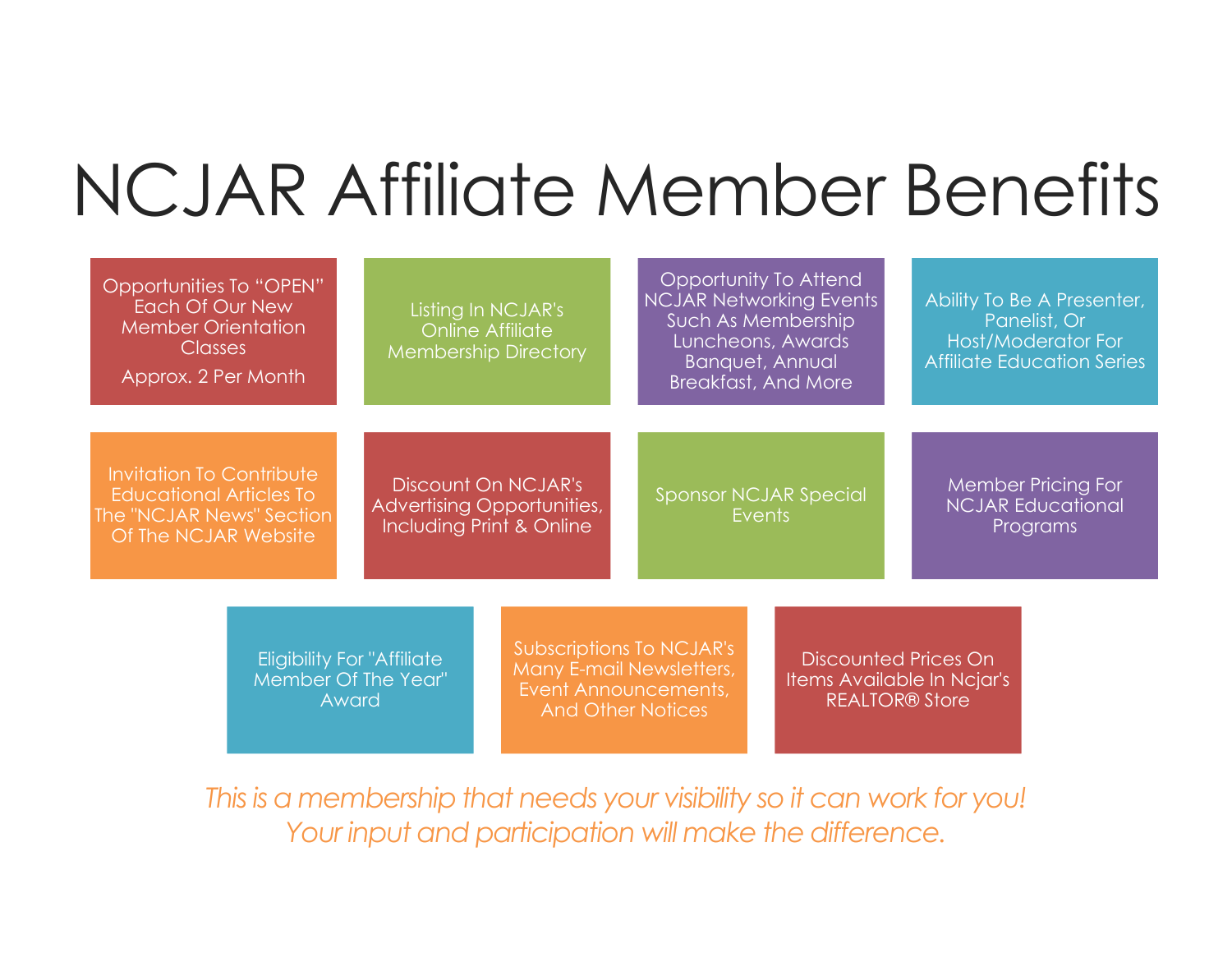## NCJAR Affiliate Member Application

All questions must be answered and complete information provided to:

### **North Central Jersey Association of REALTORS®**

| Name                           | Title               |       |          |
|--------------------------------|---------------------|-------|----------|
| Firm Name                      |                     |       |          |
| <b>Business Street Address</b> | City                | State | Zip Code |
| <b>Business Phone</b>          | <b>Business Fax</b> |       |          |
| <b>Home Street Address</b>     | City                | State | Zip Code |
| Home Phone                     | Cell Phone          |       |          |
| Email                          | Website             |       |          |

hereby apply for Affiliate Membership in the North Central Jersey Association of REALTORS® Inc. I agree to abide by the Associations Constitution By-Laws, Rules, Regulations, and the Code of Ethics of the National Association of REALTORS®. I hereby irrevocably waive any and all claims against the Association or any of its officers, directors, or members for any act in connection with the business of the Association and particularly as to its or their acts in electing (or failure to elect), suspending, expelling, or otherwise disciplining one as an applicant, or as a member.

### Organizations of Which I Am an Active Member: **Name and Address**

 $1.$  2.

| Are You A Member Of Any Other Real Estate Board/Association? | $\neg$ Yes | $\neg$ No |
|--------------------------------------------------------------|------------|-----------|
| If So, Where?                                                |            |           |

In What Capacity Are You Affiliated with Real Estate? (Mortgage, Title, Insurance, Legal, Appraisal & etc.)

**Signature of Applicant Date** 

I agree to pay the fees as they are presently established as long as I am a member of this Association. I understand that the fee of \*\$300.00\* is an annual fee which is pro-rated quarterly. By signing application I consent that the REALTOR® Associations (local, state, national) and their subsidiaries, if any may contact me at the specified address, telephone numbers, fax numbers, fax numbers, email address or other means of communication available. This consent applies to changes in contact information that may be provided by me to the Association(s) in the future. This consent recognizes that certain state and federal laws may place limits on communications that I am waiving to receive all communications as part of my membership. *NCJAR does not share, sell or trade ANY member contact information.*

|                 |              | NCJAR Affiliate Membership Fee |                    |  |
|-----------------|--------------|--------------------------------|--------------------|--|
| January - March | April - June | July - September               | October - December |  |
| \$300.00        | \$225.00     | \$150.00                       | \$75.00            |  |